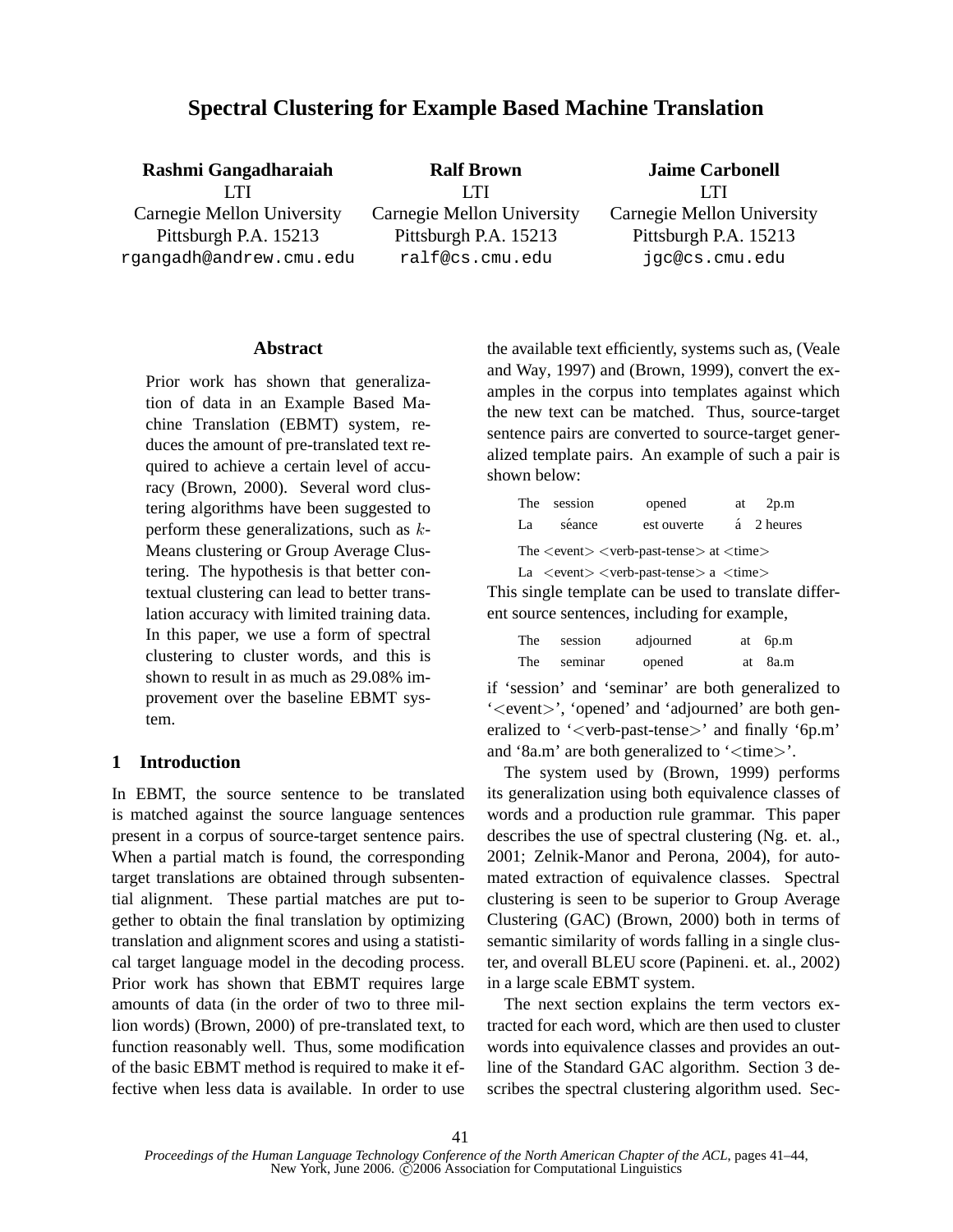tion 4 lists results obtained in a full evaluation of the algorithm. Section 5 concludes and discusses directions for future work.

## **2 Term vectors for clustering**

Using a bilingual dictionary, usually created using statistical methods such as those of (Brown et. al., 1990) or (Brown, 1997), and the parallel text, a rough mapping between source and target words can be created. This word pair is then treated as an indivisible token for future processing. For each such word pair we then accumulate counts for each token in the surrounding context of its occurrences (N words, currently 3, immediately prior to and N words immediately following). The counts are weighted with respect to distance from occurrence, with a linear decay (from 1 to  $1/N$ ) to give greatest importance to the words immediately adjacent to the word pair being examined. These counts form a pseudo-document for each pair, which are then converted into term vectors for clustering.

In this paper, we compare our algorithm against the incremental GAC algorithm(Brown, 2000). This method examines each word pair in turn, computing a similarity measure to every existing cluster. If the best similarity measure is above a predetermined threshold, the new word is placed in the corresponding cluster, otherwise a new cluster is created if the maximum number of clusters has not yet been reached.

### **3 Spectral clustering**

Spectral clustering is a general term used to describe a group of algorithms that cluster points using the eigenvalues of 'distance matrices' obtained from data. In our case, the algorithm described in (Ng. et. al., 2001) was performed with certain variations that were proposed by (Zelnik-Manor and Perona, 2004) to compute the scaling factors automatically and for the k-Means orthogonal treatment (Verma and Meila, 2003) during the initialization. These scaling factors help in self-tuning distances between points according to the local statistics of the neighborhoods of the points. The algorithm is briefly described below.

1. Let  $S = s_1, s_2, \ldots, s_n$ , denote the term vectors to be clustered into  $k$  classes.

- 2. Form the affinity matrix A defined by  $A_{ij} = exp(-d^2(s_i,s_j)/\sigma_i\sigma_j)$  for  $i \neq j$  $A_{ii} = 1$ Where,  $d(s_i, s_j) = 1/(sim(s_i, s_j) + \epsilon)$  $sim(s_i, s_j)$  is the Cosine similarity between  $s_i$ and  $s_j$ ,  $\epsilon$  is used to prevent the ratio from becoming infinity  $\sigma_i$  is the set of local scaling parameters for  $s_i$ .  $\sigma_i = d(s_i, s_T)$  where,  $s_T$  is the  $T^{th}$  neighbor of
- point  $s_i$  for some fixed T (7 for this paper). 3. Define D to be the diagonal matrix given by,  $D_{ii} = \sum_i A_{ij}$
- 4. Compute  $L = D^{-1/2}AD^{-1/2}$
- 5. Select  $k$  eigenvectors corresponding to  $k$ largest eigenvalues  $(k$  is presently an externally set parameter). The eigenvectors are normalized to have unit length. Form matrix U by stacking all the eigenvectors in columns.
- 6. Form the matrix Y by normalizing U's rows,  $Y_{ij} = U_{ij}/\sqrt{(\Sigma_j U_{ij}^2)}$
- 7. Perform k-Means clustering treating each row of Y as a point in  $k$  dimensions. The  $k$ -Means algorithm is initialized either with random centers or with orthogonal vectors.
- 8. After clustering, assign the point  $s_i$  to cluster  $c$ if the corresponding row  $i$  of the matrix Y was assigned to cluster  $c$ .
- 9. Sum the distances between the members and the centroid of each cluster to obtain the classification cost.
- 10. Goto step 7, iterate for a fixed number of iterations. In this paper, 20 iterations were performed with orthogonal  $k$ -Means initialization and 5 iterations with random  $k$ -Means initialization.
- 11. The clusters obtained from the iteration with least classification cost are selected as the  $k$ clusters.

### **4 Preliminary Results**

The clusters obtained from the spectral clustering method are seen by inspection to correspond to more natural and intuitive word classes than those obtained by GAC. Even though this is subjective and not guaranteed to lead to improve translation performance, it shows that maybe the increased power of spectral clustering to represent non-convex classes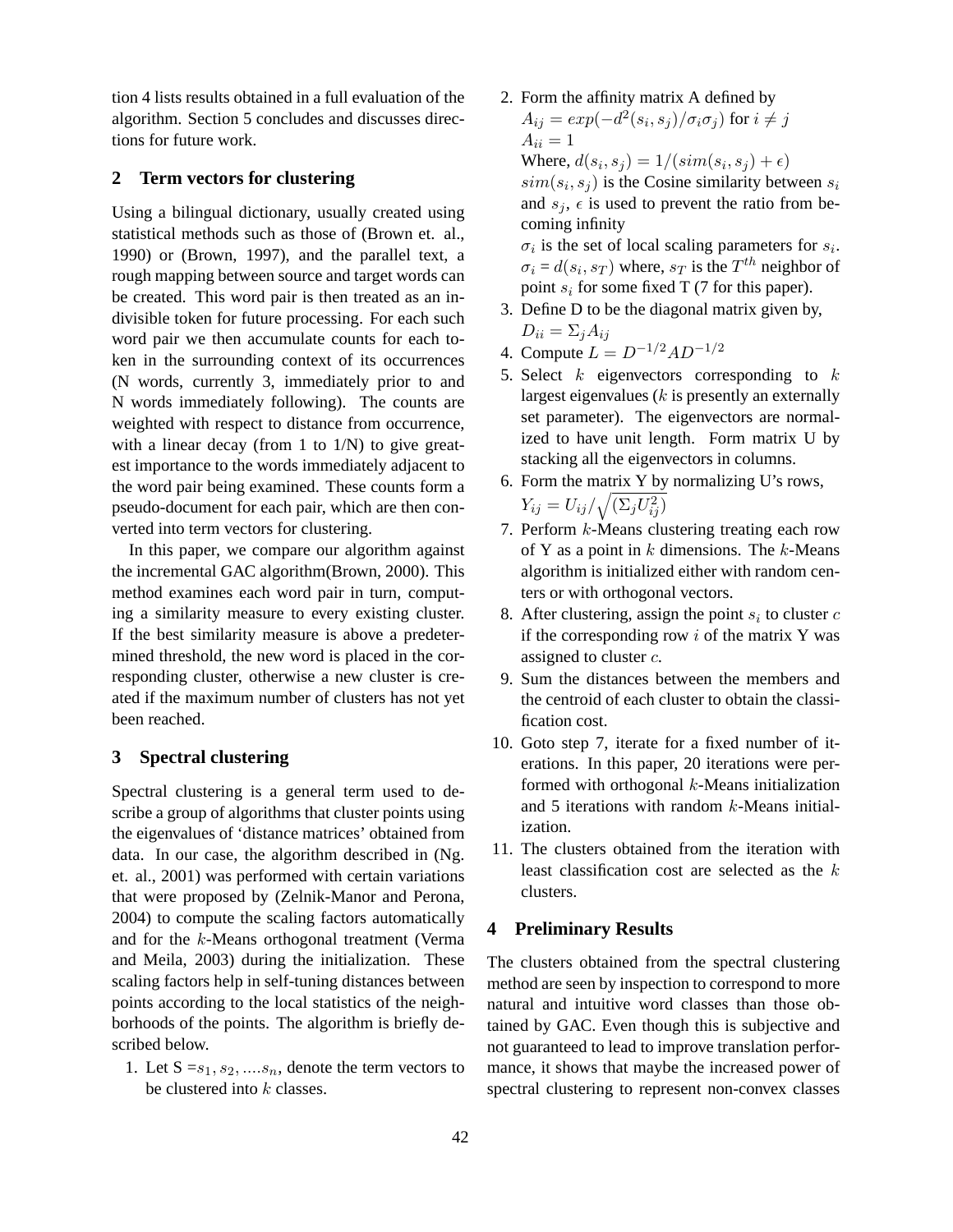(non-convex in the term vector domain) could be useful in a real translation experiment. Some example classes are shown in Table 1. The first class in an intuitive sense corresponds to measurement units. We see that in the  $\langle$ units $\rangle$  case, GAC misses some of the members which are actually distributed among many different classes and hence these are not well generalized. In the second class <months>, spectral clustering has primarily the months in a single class whereas GAC adds a number of seemingly unrelated words to the cluster. The classes were all obtained by finding 80 clusters in a 20,000-sentence pair subset of the IBM Hansard Corpus (Linguistic Data Consortium, 1997) for spectral clustering. 80 was chosen as the number of clusters since it gave the highest BLEU score in the evaluation. For GAC, 300 clusters were used as this gave the best performance.

To show the effectiveness of the clustering methods in an actual evaluation, we set up the following experiment for an English to French translation task on the Hansard corpus. The training data consists of three sets of size  $10,000$  (set1),  $20,000$  (set2) and 30,000 (set3) sentence pairs chosen from the first six files of the Hansard Corpus. Only sentences of length 5 to 21 words were taken. Only words with frequency of occurrence greater than 9 were chosen for clustering because more contextual information would be available when the word occurs frequently and this would help in obtaining better clusters. The test data was chosen to be a set of 500 sentences obtained from files 20, 40, 60 and 80 of the Hansard corpus with 125 sentences from each file. Each of the methods was run with different number of clusters and results are reported only for the optimal number of clusters in each case.

The results in Table 2 show that spectral clustering requires moderate amounts of data to get a large improvement. For small amounts of data it is slightly worse than GAC, but neither gives much improvement over the baseline. For larger amounts of data, again both methods are very similar, though spectral clustering is better. Finally, for moderate amounts of data, when generalization is the most useful, spectral clustering gives a significant improvement over the baseline as well as over GAC. By looking at the clusters obtained with varying amounts of data, it can be concluded that high puTable 1: Clusters for  $\langle \text{units} \rangle$  and  $\langle \text{months} \rangle$ 

| Spectral clustering                                         | GAC                                   |
|-------------------------------------------------------------|---------------------------------------|
| "adjourned" "hre"<br>"cent" "%"                             | "adjourned" "hre"                     |
| "days" "jours"<br>"families" "familles"<br>"hours" "heures" | "families" "familles"                 |
| "million" "millions"<br>"minutes" "minutes"                 | "million" "millions"                  |
| "o'clock" "heures"<br>"p.m." "heures"                       | "o'clock" "heures"<br>"p.m." "heures" |
| "p.m." "hre"<br>"people" "personnes"                        | "people" "personnes"                  |
| "per" "%"                                                   | "per" "%"                             |
| "times" "fois"<br>"years" "ans"                             | "times" "fois"                        |
| "august" "août"                                             | "august" "août"                       |
| "december" "décembre"                                       | "december" "décembre"                 |
| "february" "février"                                        | "february" "février"                  |
| "january" "janvier"                                         | "january" "janvier"                   |
| "march" "mars"                                              | "march" "mars"                        |
| "may" "mai"                                                 | "may" "mai"                           |
| "november" "novembre"                                       | "november" "novembre"                 |
| "october" "octobre"                                         | "october" "octobre"                   |
| "only" "seulement"                                          | "only" "seulement"                    |
| "june" "juin"                                               | "june" "juin"                         |
| "july" "juillet"                                            | "july" "juillet"                      |
| "april" "avril"                                             | "april" "avril"                       |
| "september" "septembre"                                     | "september" "septembre"               |
|                                                             | "page" "page"                         |
|                                                             | "per" "\$"                            |
|                                                             | "recognize" "parole"                  |
|                                                             | "recognized" "parole"                 |
|                                                             | "recorded" "page"                     |
|                                                             | "section" "article"                   |
| "since" "depuis"                                            | "since" "depuis"                      |
|                                                             | "took" "séance"                       |
|                                                             | "under" "loi"                         |
|                                                             |                                       |